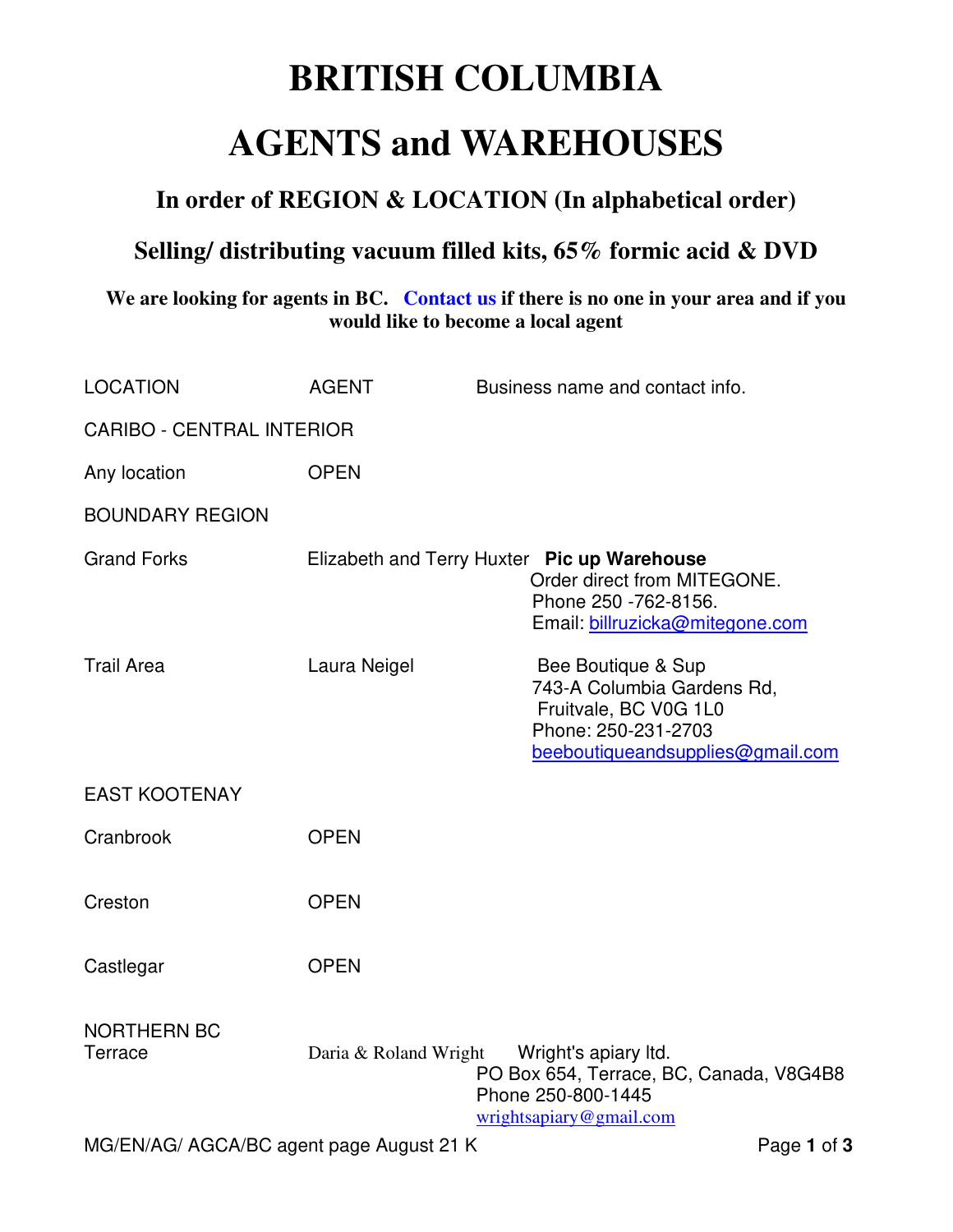| Prince George,           | <b>OPEN</b>                      |                                                                                                                                                 |  |  |
|--------------------------|----------------------------------|-------------------------------------------------------------------------------------------------------------------------------------------------|--|--|
| <b>Buckley valley</b>    | Rosemary Williamson              | Box 543<br>Fraser Lake B. C. V0J-1S0<br>Phone: 250-699-6049<br>rosemary@omineca.com                                                             |  |  |
| OKANAGAN - SIMILKAMEEN   |                                  |                                                                                                                                                 |  |  |
| Kelowna                  | <b>Bill Ruzicka</b>              | Bill's Honey Farm ® dry pads kits & acid for reuse<br>2910 Glenmore Rd .N. Kelowna BC V1V 2B6<br>Phone 250-762-8156<br>billruzicka@mitegone.com |  |  |
| West Kelowna             | <b>Bill Ingram</b>               | Okanagan bee supply.<br>2660 Lower Glenrosa Rd, West Kelowna, BC<br>Phone: (250) 768-7078<br>info@okanaganbeekeepingsupplies.com                |  |  |
| Penticton                | <b>OPEN</b>                      |                                                                                                                                                 |  |  |
| Coldstream               | Marco Knjaschewitsch -           | Coldstream creek apiaries<br>6703 Cosens bay rd. Coldstream BC<br>Cell -250-241-3976<br>Zier64@gmail.com                                        |  |  |
| Vernon                   | <b>Susan Connolly</b>            | Hors Shoe Honey<br>755Okanagan landing Vernon BC.<br>Phone 250-938-1498<br>suecvernon@gmail.com                                                 |  |  |
| <b>PEACE RIVER</b>       | <b>OPEN</b>                      |                                                                                                                                                 |  |  |
| Many location            | <b>OPEN</b>                      |                                                                                                                                                 |  |  |
| <b>THOMPSON - NICOLA</b> |                                  |                                                                                                                                                 |  |  |
| Kamloops - Savona        | Joe & Marg Lomond Ashcroft honey | 1559 Steelhead rd. Savona B.C.V0K-2J0<br>250-457-7193<br>Cell<br>marglomond@gmail.com                                                           |  |  |